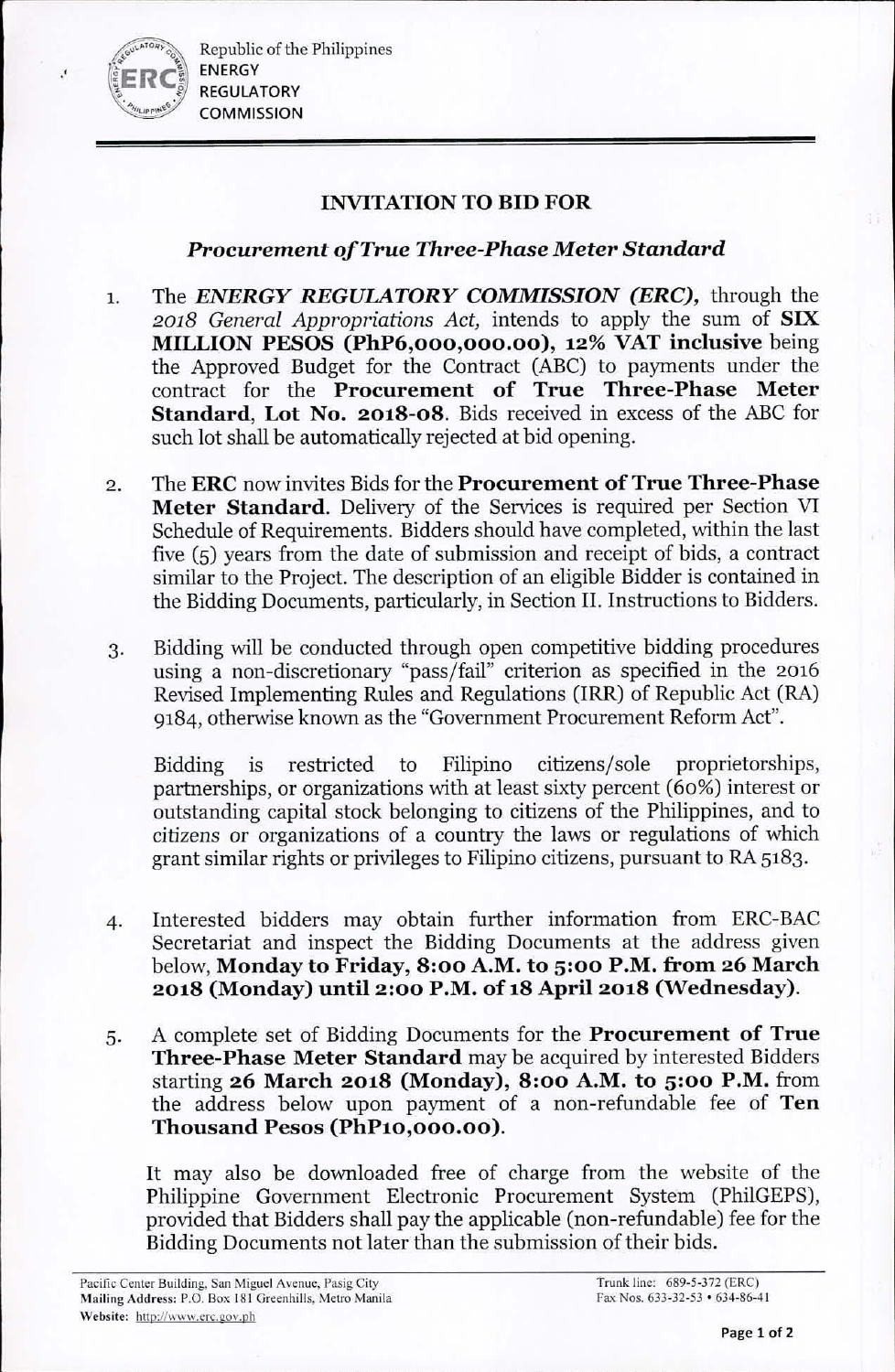- 6. The ERC-BAC will hold the Pre-Bid Conference on 04 April 2018 (Wednesday), 2:00 P.M. at the Mezzanine Floor, Pacific Center Building, San Miguel Avenue, Pasig City, which shall be open to prospective bidders.
- 7. Bids must be duly received by the ERC-BAC Secretariat at the address below on or before 18 April 2018 (Wednesday) at 2:00 P.M. All Bids must be accompanied by a bid security in any of the acceptable forms and in the amount stated in ITB Clause 18.

Bid opening shall be on 18 April 2018 (Wednesday) at 2:30 P.M. at the Mezzanine Floor, Pacific Center Building, San Miguel Avenue, Pasig City. Bids will be opened in the presence of the bidders' representatives who choose to attend at the address below. Late bids shall not be accepted.

- 8. The ERC-BAC reserves the right to reject any and all bids, declare a failure of bidding, or not award the contract at any time prior to contract award in accordance with Section 41 of RA 9184 and its IRR, without thereby incurring any liability to the affected bidder or bidders.
- 9. Please see attached **Annex "A"** for the Specification.
- 10. For further information, please refer to: Ms. Cherry Lyn S. Gonzales **BAC Secretariat Chairperson** Mezzanine Floor, Pacific Center Building, San Miguel Avenue, Pasig City Tel No. 689-5365 [csgonzales@erc.gov.ph/procurement@erc.gov.ph](mailto:csgonzales@erc.gov.ph/procurement@erc.gov.ph)

20 March 2018, Pasig City.

 $_{max}$   $c$ .

MARIA CORAZON C. GINES **BAC** Chairperson



Pacific Center Building, San Miguel Avenue, Pasig City Mailing Address: P.O. Box 181 Greenhills, Metro Manila Website: http://www.erc.gov.ph

Trunk line: 689-5-372 (ERC) Fax Nos. 633-32-53 . 634-86-41